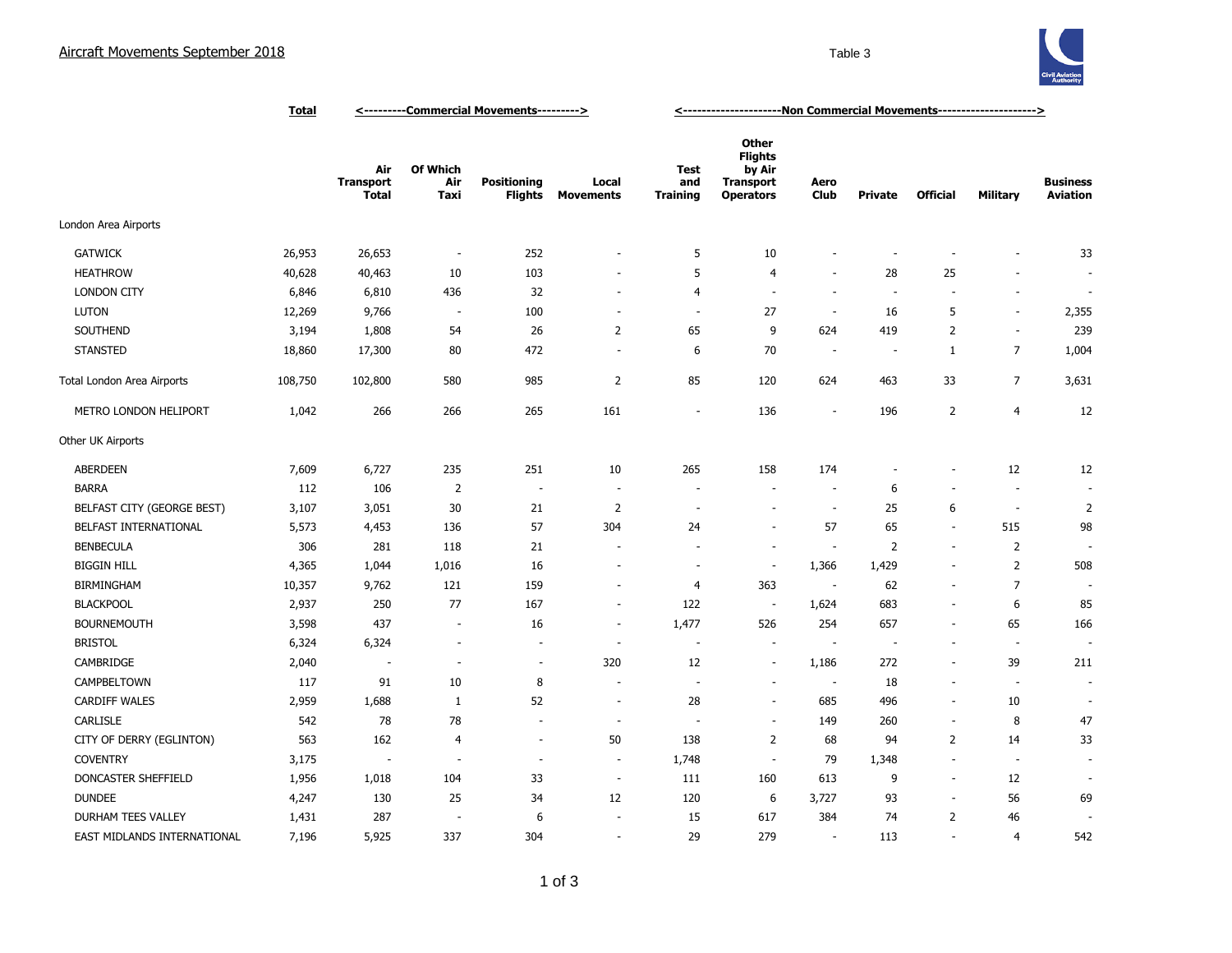

**Total <---------Commercial Movements---------> <---------------------Non Commercial Movements--------------------->**

|                            |        | Air<br><b>Transport</b><br><b>Total</b> | Of Which<br>Air<br>Taxi  | <b>Positioning</b><br><b>Flights</b> | Local<br><b>Movements</b> | Test<br>and<br><b>Training</b> | <b>Other</b><br><b>Flights</b><br>by Air<br><b>Transport</b><br><b>Operators</b> | Aero<br>Club             | <b>Private</b> | <b>Official</b>          | <b>Military</b> | <b>Business</b><br><b>Aviation</b> |
|----------------------------|--------|-----------------------------------------|--------------------------|--------------------------------------|---------------------------|--------------------------------|----------------------------------------------------------------------------------|--------------------------|----------------|--------------------------|-----------------|------------------------------------|
| Other UK Airports          |        |                                         |                          |                                      |                           |                                |                                                                                  |                          |                |                          |                 |                                    |
| <b>EDINBURGH</b>           | 11,864 | 11,403                                  | 68                       | 132                                  | $\overline{\phantom{a}}$  | $\overline{2}$                 | $\overline{2}$                                                                   | $\sim$                   | 321            | $\overline{\phantom{a}}$ | 4               |                                    |
| <b>EXETER</b>              | 3,858  | 1,272                                   | $\overline{\phantom{a}}$ | 29                                   | 287                       | 111                            | 47                                                                               | 1,010                    | 697            | $\sim$                   | 70              | 335                                |
| <b>GLASGOW</b>             | 8,851  | 7,992                                   | 261                      | 133                                  | $\overline{\phantom{a}}$  | 5                              | 293                                                                              | 385                      | 1              | $\sim$                   | 16              | 26                                 |
| <b>GLOUCESTERSHIRE</b>     | 7,136  | 26                                      | 26                       | 21                                   | 193                       | 734                            | 28                                                                               | 4,481                    | 1,535          | $\overline{\phantom{a}}$ | 11              | 107                                |
| <b>HAWARDEN</b>            | 1,713  | $\sim$                                  | $\sim$                   | $\overline{\phantom{a}}$             | 174                       | 63                             | 200                                                                              | 629                      | 347            | 4                        | 99              | 197                                |
| <b>HUMBERSIDE</b>          | 1,655  | 629                                     | 3                        | 125                                  | 54                        | 570                            | 114                                                                              | $\sim$                   | 125            | $\blacksquare$           | 24              | 14                                 |
| <b>INVERNESS</b>           | 3,025  | 1,418                                   | 339                      | 156                                  | 51                        | 157                            | $\overline{7}$                                                                   | 992                      | 148            | $\overline{\phantom{a}}$ | $\overline{4}$  | 92                                 |
| <b>ISLAY</b>               | 278    | 187                                     | 42                       | 12                                   | $\overline{\phantom{a}}$  |                                | $\sim$                                                                           | $\sim$                   | 74             | $\overline{\phantom{a}}$ | 5               | $\sim$                             |
| ISLES OF SCILLY (ST.MARYS) | 1,225  | 1,045                                   | $\overline{\phantom{a}}$ | 1                                    | $\sim$                    | $\overline{\phantom{a}}$       | $\sim$                                                                           | $\sim$                   | 145            | 32                       | $\overline{2}$  | $\overline{\phantom{a}}$           |
| <b>KIRKWALL</b>            | 1,279  | 1,118                                   | 129                      | 73                                   | $\overline{2}$            | 16                             | 24                                                                               | $\sim$                   | 44             | $\overline{\phantom{a}}$ | $\overline{2}$  | $\overline{\phantom{a}}$           |
| LANDS END (ST JUST)        | 1,083  | 915                                     | 47                       | 8                                    | 13                        | 21                             | $\sim$                                                                           | 8                        | 116            | $\sim$                   | 2               | $\overline{\phantom{a}}$           |
| <b>LEEDS BRADFORD</b>      | 3,549  | 3,084                                   | 133                      | 204                                  | $\overline{7}$            | 55                             | 2                                                                                | ÷.                       | 197            | $\sim$                   | $\sim$          | $\overline{\phantom{a}}$           |
| LERWICK (TINGWALL)         | 125    | 101                                     | 36                       | 15                                   | ÷.                        | $\sim$                         | ÷.                                                                               | ÷,                       | 9              | ÷.                       | $\sim$          | $\overline{\phantom{a}}$           |
| LIVERPOOL (JOHN LENNON)    | 5,425  | 3,372                                   | 43                       | 18                                   | $\sim$                    | 10                             | $\sim$                                                                           | 1,745                    | 146            | $\overline{\phantom{a}}$ | 8               | 126                                |
| <b>LYDD</b>                | 2,139  | 30                                      | 20                       | 20                                   | $\overline{2}$            | 12                             | $\sim$                                                                           | 909                      | 975            | 179                      | 12              | $\overline{\phantom{a}}$           |
| <b>MANCHESTER</b>          | 19,109 | 18,353                                  | $\sim$                   | 316                                  | 4                         | 7                              | $\overline{2}$                                                                   | 2                        | $\sim$         | $\overline{\phantom{a}}$ | $\overline{2}$  | 423                                |
| <b>NEWCASTLE</b>           | 5,179  | 4,254                                   | 23                       | 81                                   | 96                        | 4                              | $\overline{2}$                                                                   | $\overline{\phantom{a}}$ | 549            | 96                       | 66              | 31                                 |
| <b>NEWQUAY</b>             | 3,363  | 1,110                                   | 377                      | 18                                   | $\sim$                    | 710                            | 51                                                                               | $\sim$                   | 769            | $\overline{\phantom{a}}$ | 596             | 109                                |
| <b>NORWICH</b>             | 3,413  | 1,804                                   | 5                        | 414                                  | 406                       | 72                             | 22                                                                               | 263                      | 432            | $\sim$                   | $\sim$          | ٠                                  |
| OXFORD (KIDLINGTON)        | 3,820  | 16                                      | 16                       | 360                                  | 3                         | 1,982                          | 2                                                                                | 15                       | 1,116          | $\overline{\phantom{a}}$ | $\mathbf{1}$    | 325                                |
| <b>PRESTWICK</b>           | 2,147  | 505                                     | $\sim$                   | 26                                   | $\sim$                    | 260                            | $\sim$                                                                           | 604                      | 335            | $\overline{\phantom{a}}$ | 417             | $\overline{\phantom{a}}$           |
| <b>SCATSTA</b>             | 637    | 617                                     | $\sim$                   | 9                                    | $\sim$                    | 11                             | $\sim$                                                                           | $\overline{\phantom{a}}$ |                | $\overline{\phantom{a}}$ | $\sim$          | $\overline{\phantom{a}}$           |
| SHOREHAM                   | 4,404  | 78                                      | 78                       | 14                                   | 121                       | 15                             | 50                                                                               | 3,003                    | 1,070          | $\blacksquare$           | 5               | 48                                 |
| SOUTHAMPTON                | 3,542  | 2,971                                   | 20                       | 186                                  | $\overline{a}$            | 2                              | 63                                                                               | $\overline{a}$           |                | $\overline{\phantom{a}}$ | $\overline{2}$  | 318                                |
| <b>STORNOWAY</b>           | 812    | 691                                     | 166                      | 20                                   | 16                        | 54                             | $\sim$                                                                           | $\overline{\phantom{a}}$ | 25             | $\overline{\phantom{a}}$ | 6               | $\overline{\phantom{a}}$           |
| <b>SUMBURGH</b>            | 1,037  | 772                                     | 93                       | 107                                  | 38                        | 44                             | 70                                                                               | $\sim$                   | 4              | $\sim$                   | $\overline{2}$  | $\overline{\phantom{a}}$           |
| <b>SWANSEA</b>             | 847    | $\sim$                                  | $\sim$                   | $\overline{\phantom{a}}$             | $\overline{\phantom{a}}$  |                                | $\sim$                                                                           | 698                      | 149            |                          | $\sim$          | $\overline{\phantom{a}}$           |
| <b>TIREE</b>               | 146    | 135                                     | 9                        | 1                                    | $\overline{\phantom{a}}$  |                                | $\sim$                                                                           | $\sim$                   | 10             |                          | Ē,              | $\blacksquare$                     |
| WICK JOHN O GROATS         | 322    | 148                                     | 34                       | 71                                   | 6                         | 40                             | 6                                                                                | ÷.                       | 40             | $\sim$                   | 11              | $\overline{\phantom{a}}$           |